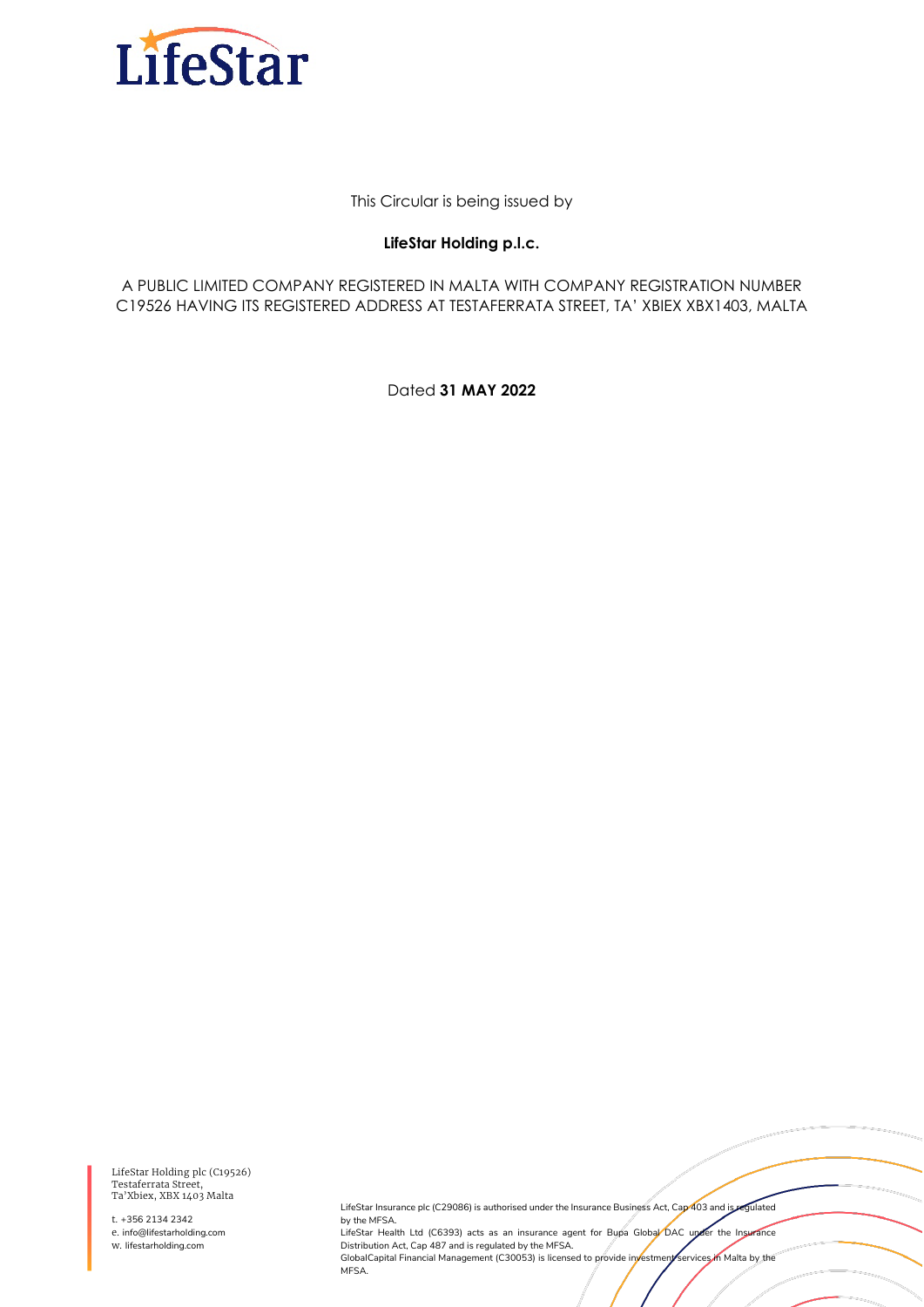

This Circular is being issued in terms of the Capital Markets Rules issued by the Malta Financial Services Authority.

#### IMPORTANT INFORMATION

The purpose of this Circular (the "**Circular**") is to provide information to the shareholders of LifeStar Holding p.l.c. (the "**Company**"), in compliance with the laws of Malta and the Capital Markets Rules issued by the Malta Financial Services Authority.

I**f you have sold or transferred any or all of your shares in the Company, you should, at once hand this Circular and any accompanying documents to the purchaser or transferee or to the person through whom the sale or transfer was effected for onward transmission to the purchaser or transferee.**

**SHAREHOLDERS SHALL BE REQUESTED TO VOTE ON THE ISSUES AND MATTERS DESCRIBED HEREIN AT THE FORTHCOMING ANNUAL GENERAL MEETING. IN THE EVENT THAT SHAREHOLDERS RECEIVING THIS DOCUMENT ARE IN ANY DOUBT AS TO THE IMPORT OF THIS DOCUMENT OR AS TO ANY ACTION REQUIRED OF THEM, THEY ARE URGED TO CONSULT THEIR INDEPENDENT PROFESSIONAL ADVISERS.**

This Circular contains information about a resolution (the "**Resolution**") that is being proposed in connection with the special business being proposed at the Annual General Meeting of the Company to be held on the 24 June 2022 (the "**AGM**"). It is being sent to all shareholders (the "**Shareholders**") entitled to attend and vote at that meeting to enable them to understand better the general nature of the Resolution that is to be considered at the AGM as special business and to provide the necessary information about the effect and scope of this Resolution to assist Shareholders to make a properly informed decision.

This Circular is being issued in compliance with the Capital Markets Rules published by the Malta Financial Services Authority (the "**Rules**") and particularly in compliance with the requirements of Rule 12.26L of the Rules, relating to the right to hold an advisory vote on the remuneration report of a company of the most recent financial year.

All the Directors of the Company as at the date hereof, namely Paolo Catalfamo, Joseph Schembri, Joseph Del Raso, Gregory Eugene McGowan and Cinzia Catalfamo, accept responsibility for the information contained in this document. To the best of the knowledge and belief of the Directors who have taken all reasonable care to ensure that such is the case, the information contained in this document is in accordance with the facts and does not omit anything likely to affect the import of such information.

**MFSA** 

LifeStar Holding plc (C19526) Testaferrata Street, Ta'Xbiex, XBX 1403 Malta

t. +356 2134 2342 e. info@lifestarholding.com w. lifestarholding.com

LifeStar Insurance plc (C29086) is authorised under the Insurance Business Act, Cap 403 and is regulated by the MFSA. LifeStar Health Ltd (C6393) acts as an insurance agent for Bupa Global DAC under the Insurance Distribution Act, Cap 487 and is regulated by the MFSA. GlobalCapital Financial Management (C30053) is licensed to provide investment services in Malta by the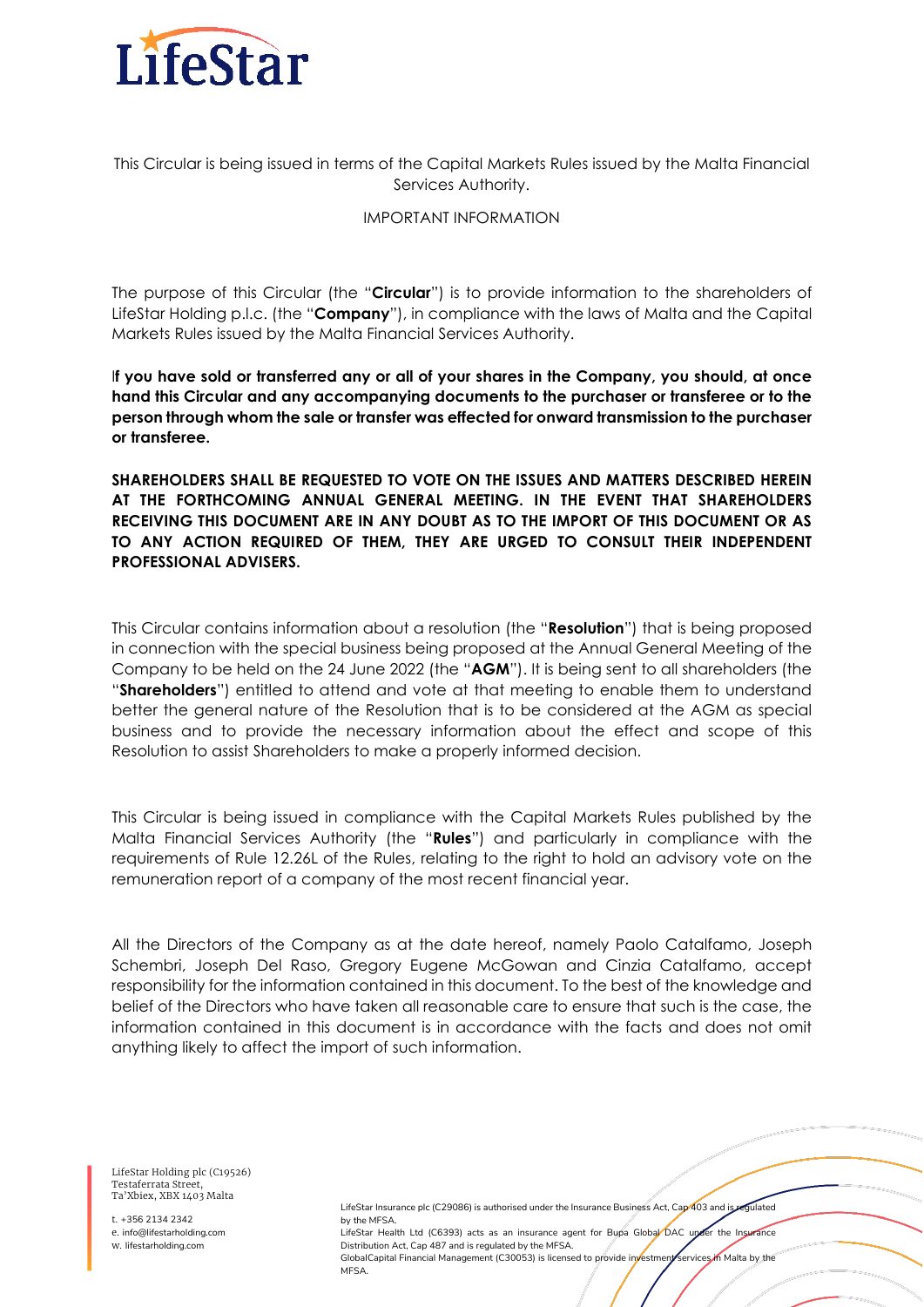

# **1. INTRODUCTION**

An Annual General Meeting of the Company has been convened to be held remotely on the 24 June 2022 at 1230 HRS (the "**AGM**").

This Circular is intended to explain to Shareholders the import of the special business that is required to be addressed at the AGM and to provide them with sufficient explanation to enable them to make informed decisions.

# **2. THE RESOLUTION**

The Shareholders are being requested to consider and, if deemed fit, approve five (5) resolutions during the AGM. All of the resolutions constitute ordinary business. One (1) of the resolutions constitutes special business and is being put forward within the items of the agenda of the AGM for an advisory vote. An advisory vote means a non-binding vote which makes heard the general opinion of shareholders in regard to the issue at hand.

Details of the Resolution constituting special business are provided below.

# **2.1. Resolution 5: Approval of the Remuneration Statement included within the Annual Report of the Company for the financial year ended 31 December 2021**

## *2.1.1. Proposed text of the Resolution:*

To approve the Remuneration Statement published as part of the Annual Report of the Company for the financial year ended 31 December 2021.

## *2.1.2. Purpose of Resolution*

The purpose of this Resolution is to obtain the approval of the Shareholders of the Company on the Remuneration Statement published as part of the Annual Report of the Company.

#### *2.1.3. The Resolution Explained*

In accordance with provisions set out in Chapter 12 of the Rules transposing the relevant provisions of Directive (EU) 2017/828 of the European Parliament and of the Council of 17 May 2017 (the 'Shareholder Rights Directive II'), the Company's Remuneration Policy for Directors was drawn up in terms of Rule 12.26A et seq. The Company's Remuneration Policy had been approved during the annual general meeting of the Company held 09 October 2020.

> LifeStar Insurance plc (C29086) is authorised under the Insurance Business Act, Cap 403 and is regulated by the MFSA. LifeStar Health Ltd (C6393) acts as an insurance agent for Bupa Global DAC under the Insurance Distribution Act, Cap 487 and is regulated by the MFSA. GlobalCapital Financial Management (C30053) is licensed to provide investment services in Malta by the **MFSA**

Testaferrata Street, Ta'Xbiex, XBX 1403 Malta t. +356 2134 2342

LifeStar Holding plc (C19526)

e. info@lifestarholding.com w. lifestarholding.com